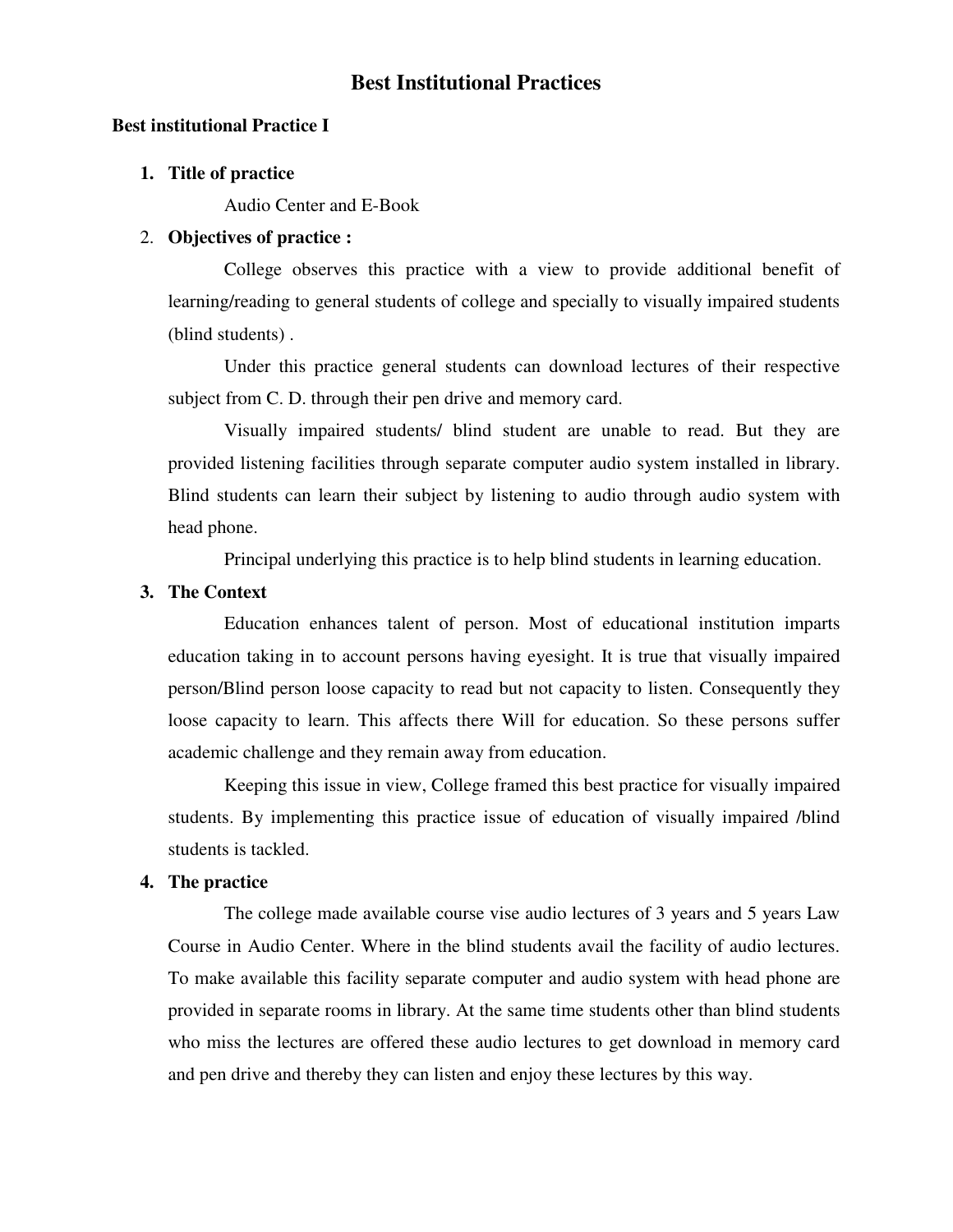Uniqueness of this practice lies in the fact that visually impaired students can feel comfortable by listening to lectures through audio system. This practice creates education conducive to blind students.

## **5. Evidence of Success :-**

A.J.M.V.P.S. New Law College was established on 22 June 1970. It is situate in rural area. So students from rural area are benefited by this college. Many students are residents of villages, which are far from college. There are some students, who sometime, miss classes because of rainfall, paucity of transport facility etc. and this affects their interest in learning. Similarly sometime visually impaired person/blind person wants to learn though because of lack of eyesight he is unable to read books.

 Keeping this context in view, college has invented practice in the form of 'Audio Centre and E-book.' Under this practice students are permitted to download lectures of their concern class in pen drive and memory card from C.Ds maintained in Audio Center.

 Since beginning of this practice, it is realized that this 'Audio Center' created learning interest in students. There is increase in demand for students to download lectures from C.Ds

 Similarly blind students are also benefited through this 'Audio Center and Ebook' practice. These students listen lectures through separate audio system with head phones. This practice increases interest of blind students.

 This practice is running successfully. It increased number readers. Record available shows that many students are using this Audio Centre along with blind students feedback, oral /written, is evidence of success of this practice.

#### **6. Problems Encountered & Resources Required :-**

Visually impaired person shows much progress if efficient learning resources and good learning environment is created. Good learning environment is based on resources and teaching staff and financial support

 Educating blind students is costly than regular students. Residential school for blind students is good option to provide education. However this is costly matter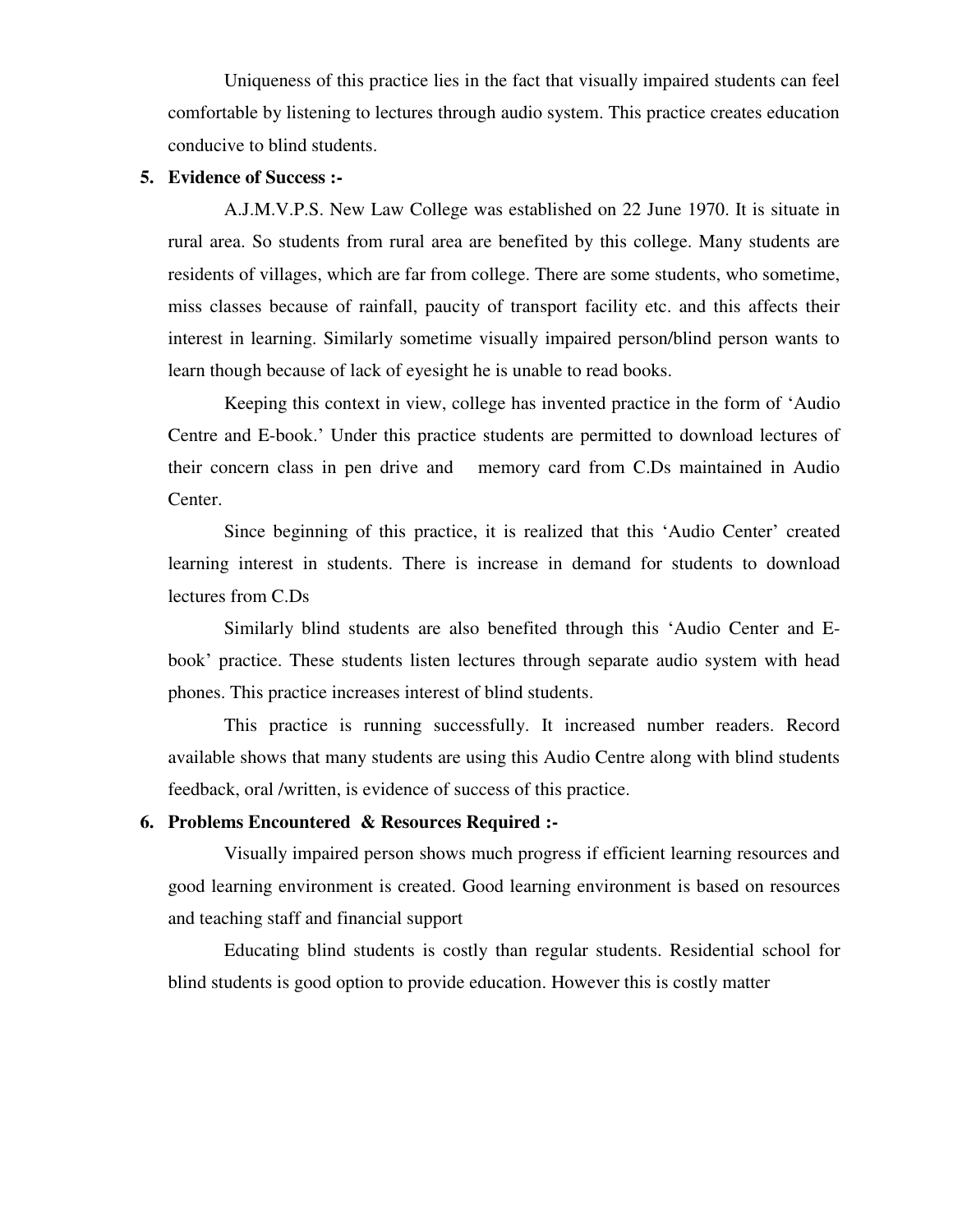#### **Best practice II**

## **1. Title of practice:**

## **Guest Lectures by Lawyers/Teachers**

## **2. Objectives of Best Practice:**

 Under this practice guest lectures are organized by college. Lectures on academic subjects are delivered by practicing lawyer, Judges, teachers and Expert in concerned field. This practice is observed with a view to provide additional knowledge of subjects from practical point of view.

College intends to enhance law interpreting capacity of students , who would be future Advocates. This object of college is fulfilled by implementing practice of organizing 'Guest Lectures'

 Underlying principle of this practice is learning application of law to facts and understanding whether law is keeping pace with existing situation of society.

# **3. The Context :**

Administering justice to the society through system of courts is indispensable for existence of society. Social views and behavior must match to law. But social views and social behavior may not match to philosophy of Law. This may happen because law itself does not change with speed of social views. There may be gap between law and point of society where society stood. When this happens reformation in law is necessary so that law would be in tune with changed social views.

 Whether law needs reformation this can be understood by correct interpretation of law. In this context guest lectures are organized.

#### **4. The practice :**

 Under this practice during each semester practicing lawyer, teachers Judges and Expert in concerned field are engaged by allotting them current issues and subject related topics like- Human Rights. International Relations, Land Laws, Law of Crimes are discussed through guest lectures. Resource persons namely Adv. Ashok Patil, Adv. B.B. Mhase, Prof. Madha V. Menon, Justice S. B Mhase, Judge Bombay High Court, Aurangabad Bench, Adv. V. D. Athare Patil, Adv. M. D. Pawar, Adv. H. Gugale, Adv. Nirmala Chaudhary, Prof. K. H. Shitole, Mr. Satish Chandra Sudrik these are resource persons who are called as guest lecturers.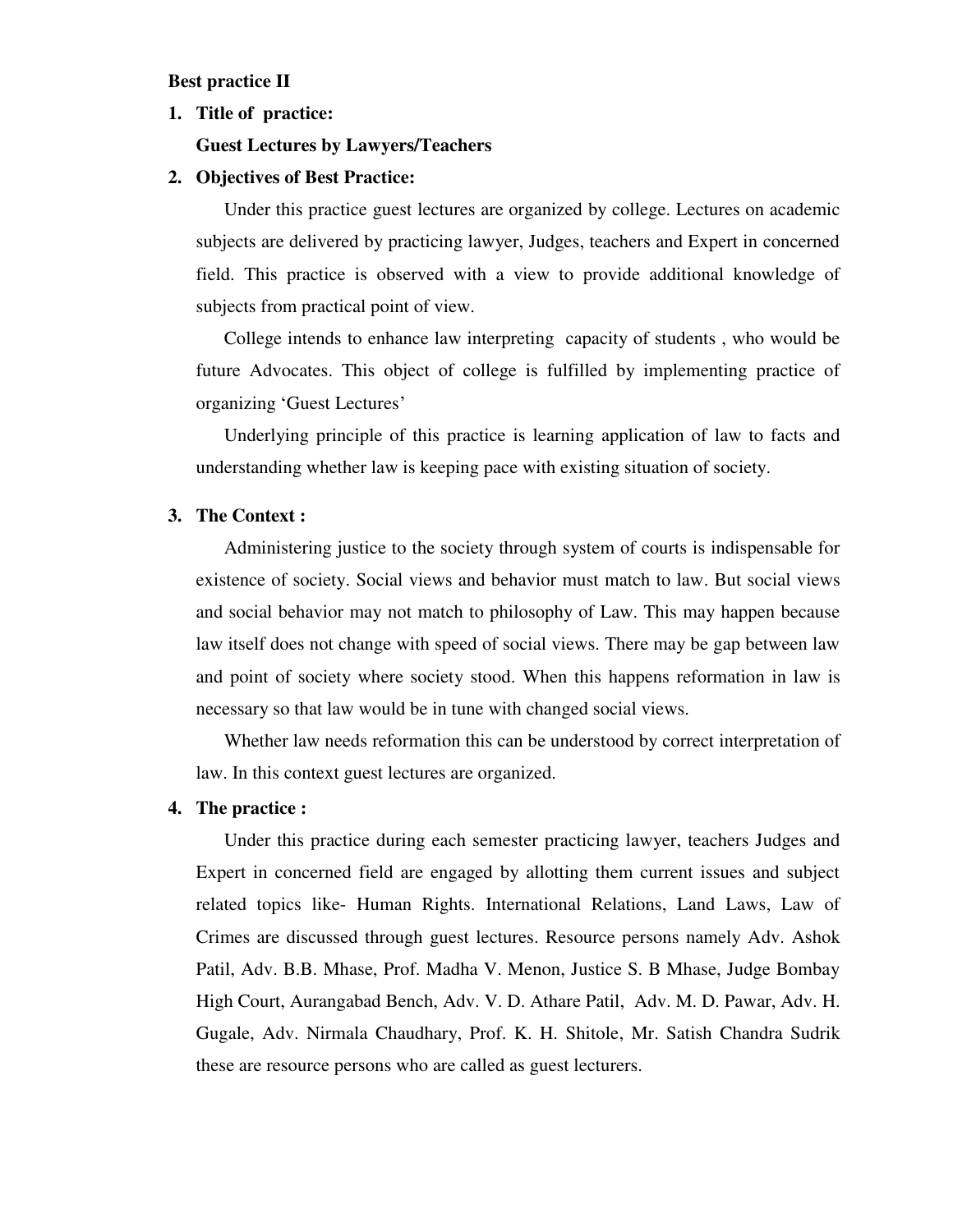Uniqueness lies in the fact that through this guest lectures students understand critical appreciation of law and this practice enhances students capacity to apply law correctly to facts.

## **5. Evidence of success :**

Correct law interpretation is conducive to justice, which is administered by Judiciary, lower, higher and highest. But law interpretation is difficult task . It requires specific capacity.

 Students learning in this college are from rural area. They need law interpreting capacity for future legal profession. Correct law interpretation facilitates law to keep pace with speed of social views.

 Keeping this context in view, college implements this practice in the form of 'Guest lectures by lawyers/ Teachers: Under this practice lawyer, Judges, Teachers, Academicians are invited to deliver lectures on subjects of law. Students learn critical appreciation of law. This increases their capacity of law interpretation.

 There is change in attitude of students after hearing these guest lectures. When guest lectures are organized, many students attend lectures. Their oral feedback is that these guest lectures are beneficial. These lectures increase their capacity to think differently.

 Apart from local, lawyers, teachers, Judge, outside guests are also invited. Students give positive response to their lectures.

 Adv. Ashok Patil, Adv. V. B. Mhase, Prof. Madhav Menon, Justice S. b. Mhase, Judge Bombay High Court, Aurangabad Bench, Adv. V. D. Athare Patil, these are resource persons who are called as guest lecturers.

 This practice runs successfully. Increase in students' response, increase in numbers of guest lectures are evidence of success.

#### **6. Problems Encountered and Resources Required :**

Correct interpretation of Law and critical appreciation of law help Justice providing machinery. Whether law need reformation with a view to keep pace with social views and social behavior? This can be understood by Experts in law. These experts are lawyers, Judges, Law teacher etc.

 If law needs reformation it can be recommended by these experts. However reformation in law amounts to amendment in law and ultimately amendment in law is